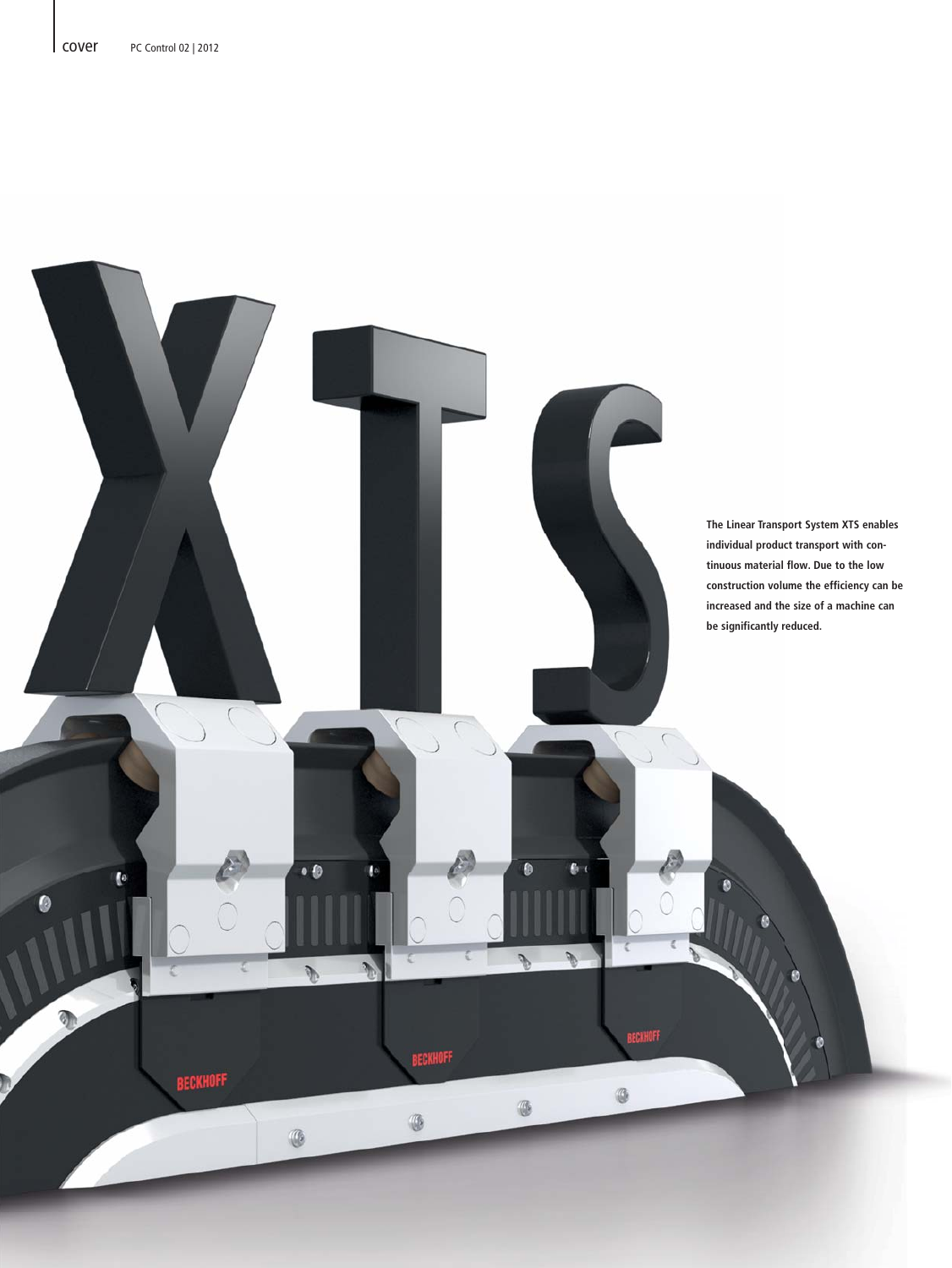#### XTS – eXtended Transport System: Drive Technology – rethought

# The dynamic linear motor that drives in a circle

The new XTS drive system (eXtended Transport System) from Beckhoff offers completely new degrees of freedom for mechanical engineering. It combines the benefits of tried and tested rotational and linear drive systems and represents a drive system that extends the conventional linear motor principle: XTS is a linear motor that moves in a circle. The motor is completely integrated together with power electronics and displacement measurement into one assembly. One or more wireless movers can be moved highly dynamically at up to 4 m/s on an almost arbitrary and flexible path. The compact XTS revolutionizes drive technology and enables completely new, space-saving machine concepts.

#### XTS is a mechatronic system with only a few different components containing all functions necessary for operation:

- a modular, fully integrated linear motor with power electronics and displacement measurement in one device
- one or more movers as moveable parts
- a mechanical quide rail system
- an Industrial PC with the TwinCAT control software

The desired geometries, lengths and radii of the drive system are formed by the number and choice of the components. Complex cabling and drag chains are no longer required. In addition, the position measurement system is already integrated.

XTS enables maximum utilization of the machine footprint, since the circular movement utilizes travel in both directions as well as along curves for active material transport. In this way you save not only hardware, but also expensive production space. Maximum positioning accuracy is achieved at speeds of up to  $4 \text{ m/s}$ 

All XTS components are developed and produced by Beckhoff in Germany. In combination with TwinCAT automation software and PC-based Control technology, Beckhoff offers a complete drive solution.

#### The new linear motor principle

There are virtually no limits to the possibilities of use of XTS: the movers can accelerate, brake, position and synchronize; they can take up absolute positions relative to each other; they can group themselves and accumulate; they can create clamping forces in motion; they can travel through curves as fast as along straights; they can recover energy through regenerative braking and utilize both travel directions for transport purposes. And all of that with precise position control without oscillations, without backlash, without material fatigue, virtually without wear – and without cost-intensive maintenance.

This new linear motor principle gives rise to completely new possibilities in drive technology:

- linear motor characteristics on an endless path
- any desired number of movers on a common path
- modular structure, simple adaptation to the application
- low spatial and power requirements
- simple implementation of demanding transport tasks
- low project engineering and assembly expenditure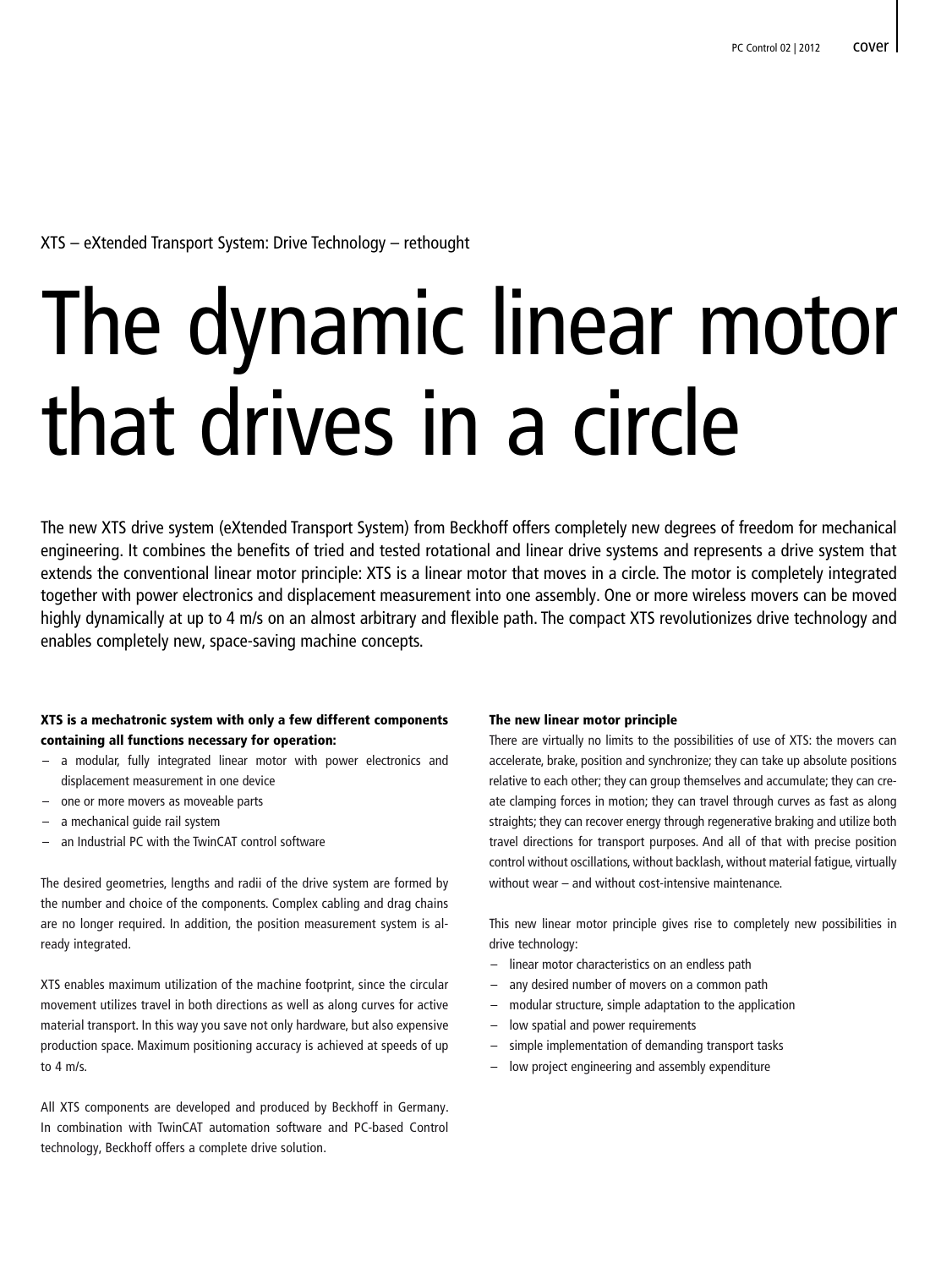## The XTS system components

The XTS system is simple and modularly configurable: The motor modules form a unit with the movers and guide rails. They contain the electromagnetic coils and all other active functions necessary for the operation of the system.

#### The XTS motor module

The fully integrated linear motor with power electronics and displacement measurement represent a mechatronic unit. It contains the electromagnetic coils and all other active functions necessary for the operation of the system. Only a power supply and an EtherCAT connection are required. A control cabinet is no longer required. The motor module contains no moving parts and is therefore not subject to any wear. The coil arrangement and the mechanical configuration are ready for use. The power electronics are optimized for the XTS requirements. Integration of displacement measurement eliminates the need for additional installation and the calibration. Tolerances are compensated automatically. XTS uses a double air gap linear motor. Magnets are positioned above a coil package on opposite sides. The high attraction forces of the magnets cancel each other, which means that only low resultant forces act on the mechanical bearings.

#### The XTS guide rail

The rail system can be extended with straight and curved sections as required. The desired geometries, lengths and radii are formed by the number and choice of the components. In combination with the contact surface of the mover rollers, the system results in good running characteristics and low wear. Lubrication of the system is not necessary. The guide rail system is optimized for instant installation on the motor module. Minimum manufacturing tolerance and pre-stressed rollers ensure zero backlash. The guide rails have no joints and are available in lengths of up to 6 m. Fittings ensure high-precision mounting.

#### The XTS mover

The mover contains magnetic plates which, together with the coils of the motor module, generate a controlled driving force. The mover absorbs the attraction forces of the magnets on both sides and largely compensates them vis-à-vis the guide mechanism. This enables the rollers of the mover to run at high-speed in the guide rail with low wear. The rollers are equipped with a particularly robust plastic contact surface, resulting in low friction losses. The tensioning of the rollers prevents backlash and is at the same time designed for low wear. The service life of the rollers depends on the payload. A mechanically robust encoder flag transfers the position signal to the motor module.

The mover is entirely passive. There are no sliding contacts or cables to the moving part. With a weight of less than 350 g, the mover is exceptionally light. Its short length enables a product distance of up to 50 mm. The geometry of the guide rails allows driving through curves with full dynamics. There is no heat generation at or in the mover.



TwinCAT NC PTP TwinCAT XTS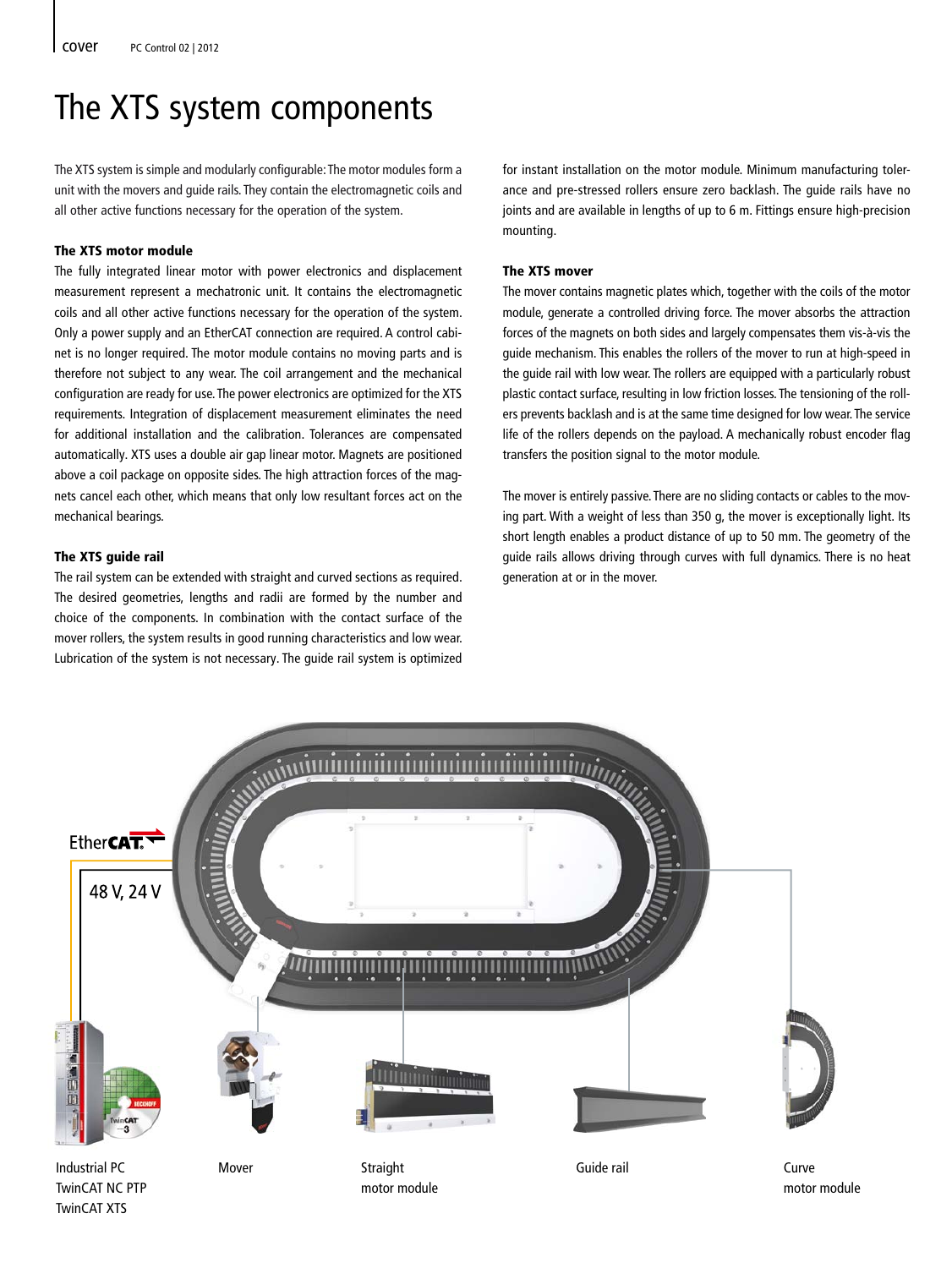

## Multiple benefits and advantages through XTS

XTS-Mover

#### Absolutely precise configuration

XTS precisely adapts to the respective requirements: the arbitrary number of movers, the modular path guidance, the individual controllability of each mover and the ease of integration in existing machines and systems ensure tailored solutions for optimizing the production efficiency of the machine.

#### Increased production speed

Speeds of up to 4 m/s can be achieved with XTS – without jerking and with maximum positioning accuracy. Synchronization, stopping and starting can be accomplished at any of the stations on the entire path. Added to this is a sensitive response; jerk-free acceleration profiles even allow the transport of open containers holding liquids. Even if stopping and restarting are necessary at workstations, the flow of product is retained.

#### Reduced installation volume

XTS enables the machine volume to be fully utilized, since the outward and return path as well as the curves can be used for the active material transport. In this way you save not only hardware, but also expensive production space. Power electronics, displacement measurement, primary motor part and the mounting surfaces are integrated in a single component. Therefore, all the prerequisites for compact and cost-effective machine construction are met.

#### Low wear, less required maintenance

The use of XTS leads to less mechanical wear, since only the mover needs mechanical bearings. Gears, belts, guide rollers and clamps are no longer necessary. Due to the high positioning accuracy, the compensation of inaccuracies as required in common transport solutions is unnecessary: there is no stretching of chains due to load and wear, re-tensioning of toothed belts or mechanical backlash during load changes. Apart from the payload, only the small mass of the mover  $\left($  < 350 g) is moved.

#### Fast, flexible format adaptation

Versatile format adaptation is a significant benefit, particularly in the packaging industry: during a product changeover or change in filling quantity, for example, the format can be changed without production stop. Modifications are realized by changing the software parameters. Empirical values can be stored as parameter sets and retrieved at any time. The parameters can be exchanged between applications of the same type. In many cases mechanical adjustment can be omitted when commissioning.

#### Peak forces and high acceleration

The fast signal processing and the high bandwidth of EtherCAT, the fast realtime Ethernet fieldbus, enable the best dynamic characteristics. Together with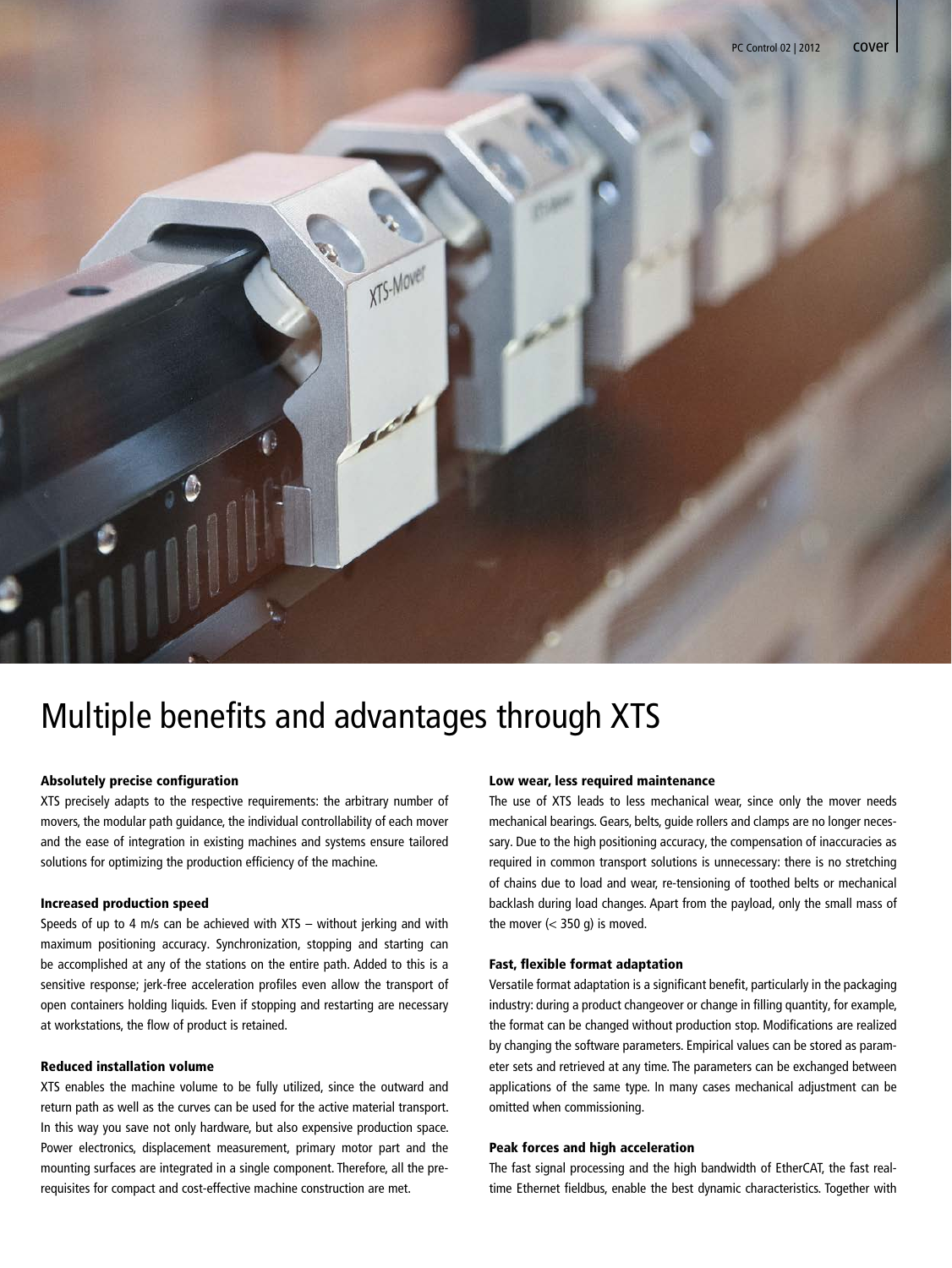large peak forces, high acceleration is available to the application. Position lag monitoring avoids damage to the product in case of mechanical malfunctions. In addition, force limitation and jerk reduction allow the optimal handling of the product at all times and at different points in the production. For example, the parameters can be adapted according to the filling level while moving.

#### Lower mass, increased safety

Small masses lead to a low hazard potential. In contrast to the XTS system, a conveyor chain has to be kept moving by a central drive. Therefore, the total force is as large as all the necessary individual forces along the entire length. It follows that the total force can take effect at a single point in the event of an error, a mechanical fault or manual intervention in the process. With XTS this risk can be significantly minimized and safety can be increased, since in most cases only the parameterized force of a mover acts. As a result, even in the case of a collision with an obstacle, only the mass of a mover with its payload acts.

## The basic XTS functions

The XTS system offers a new class of functions which enable the realization of new, particularly versatile transport and positioning tasks in a cost-effective manner.



**Free movement of one or several movers**



**Synchronous movement of a group**



**Movements with constant force**

#### Free mobility of the mover

The mover can move freely along the whole track, i.e. it can brake, accelerate, position and exert a constant force at standstill and in motion. Like every linear motor, the mover can synchronize itself to other movements, but without cables on the moving carriage, thus offering the maximum possible flexibility. When arranged in a circle, the movers can drive endlessly and follow product flow. They do not have to be moved backwards against the flow.

#### Free mobility of several movers

All movers can be moved independently and positioned at absolute positions along the whole track. In addition, they can be moved relative to each other and always avoid a collision with their "neighbor." The movers can automatically accumulate themselves, thus representing a moved buffer from which a moved destination can be approached with very high dynamics.

#### Synchronous movement of a group

In the running movement groups can be formed that stop together or drive past processing stations with a specified speed profile. This formation is supported any desired number of times on the path. The size of the group (number and spacing) can be changed dynamically.

#### Constant force

A mover follows another with a defined force. It can apply a "clamping force" while at the same time following a movement, in order to hold a product, for example. For other applications the force can be limited, in order to avoid unnecessary load on a product under all conditions. Acceleration and centrifugal forces can also be limited, in order to enable the transport of liquids in open containers, for example.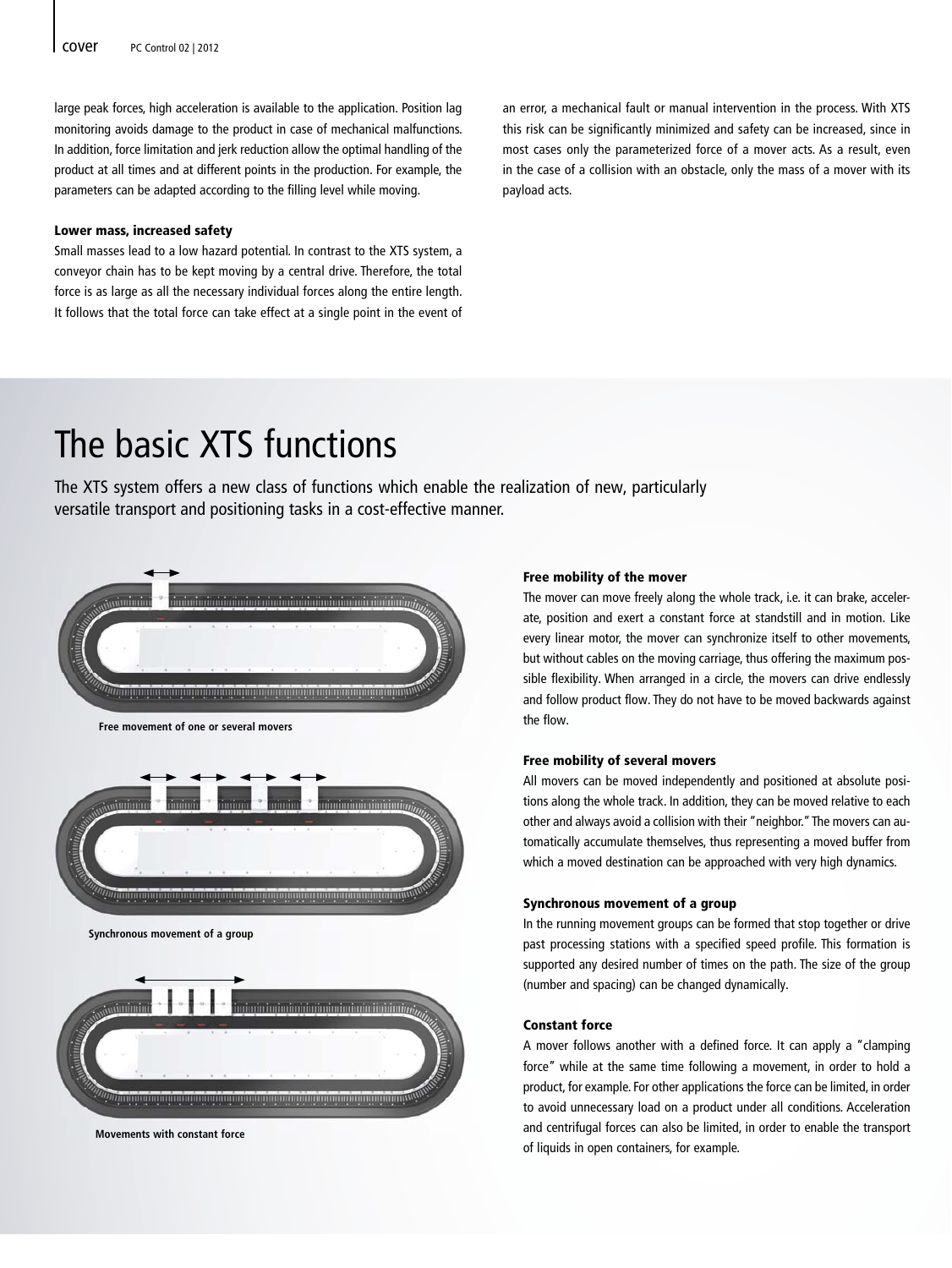### Areas of application for XTS

XTS can be used in many different ways in the most diverse industries. It is ideal for high-speed material handling:

- push product, adapt product spacing, reduce or increase product speed
- clamp and move product
- transport and discharge product
- manipulate product: lift out, close, rotate, screw cap on

An irregular product flow is isolated and transferred at a constant interval and constant speed to the next workstation.

 Products are picked up and transported from one workstation to the next. If the tracks between stations are free, the products are moved with highspeed. Otherwise, the products approach the target in a moving buffer. At slow processing stations the products can be processed in parallel groups. Fast stations process one product at a time. The return movement can always be used actively.



#### **Push product, adapt product spacing, reduce or increase product speed**



**Clamp and move product**



**Kinematics in linear motion for handling a product: lifting, sealing.**

Further Information:

www.beckhoff.com/XTS Estimated market release: 4<sup>th</sup> quarter 2012

#### Unrestricted curve function

The total travel distance becomes the utilizable path. Outward path, return path and the curves are available for material transport and processing. This results in very compact application solutions that make completely new machine concepts possible.

#### Arbitrary number of movers

There are no system limits for the number of movers; the number can be optimally adapted to the application. In practice, the number is limited only by the available computing power of the PC.

#### Arbitrary system length

There are no length restrictions for the entire path. 10 m and much more are technically possible.



Individual energizing of coils generates a travelling magnetic field, which **moves the permanent magnets of the mover along with it. The controlled current intensity through the coils adapts itself to the force requirement of the mover.**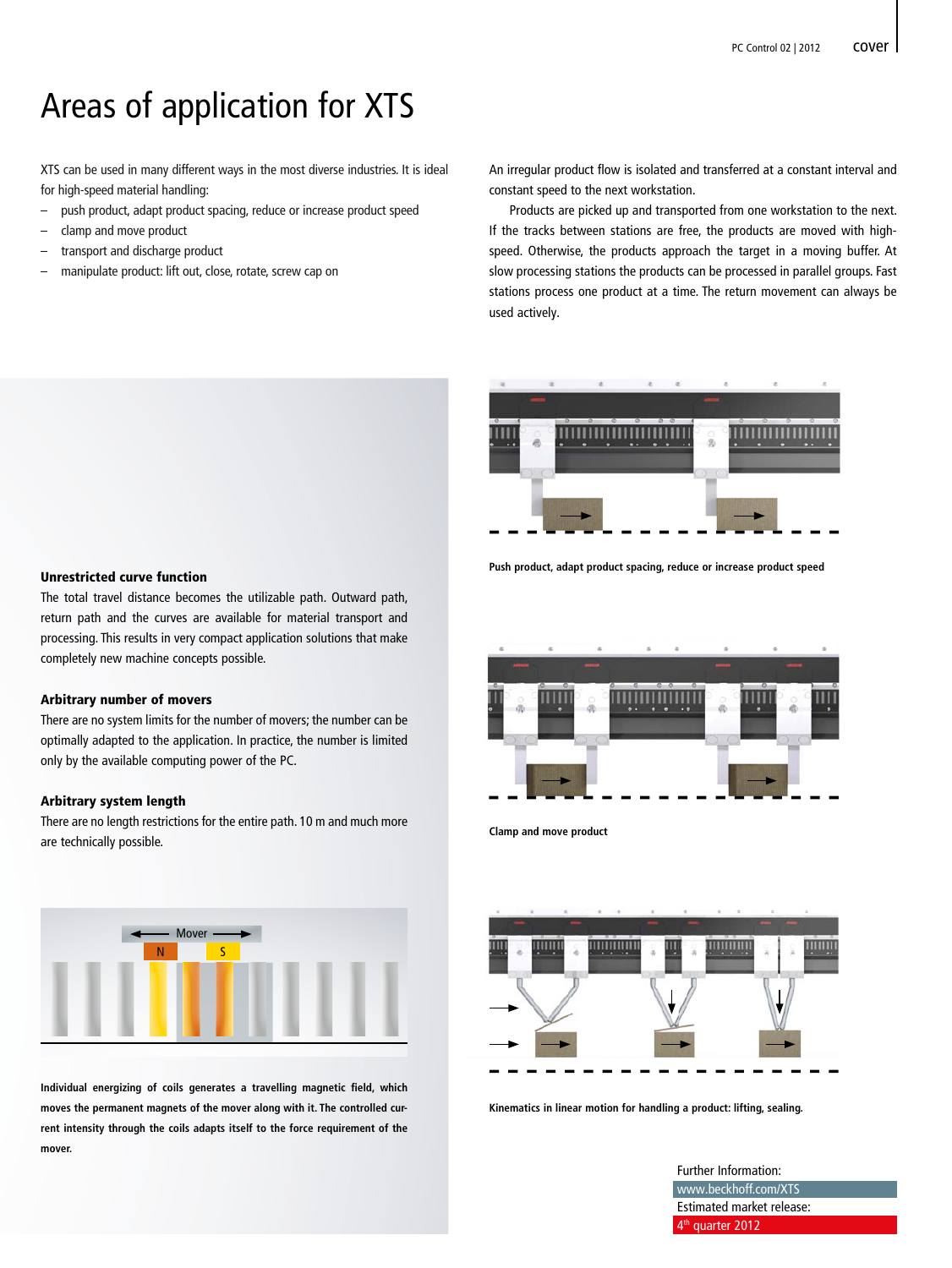

## The new linear motor concept: Interview with Uwe Prüßmeier



**Uwe Prüßmeier, Product Manager for Fieldbus and Drive Technology, Beckhoff**

**The XTS system was developed in a very short amount of time. From the initial idea to the presentation at the Hannover Messe 2012 it took less than one year. In a short interview Uwe Prüßmeier, Product Manager for Fieldbus and Drive Technology, who played a key role in the development of XTS, explains the background and design details of the new linear motor concept.**

**XTS consistently follows the core Beckhoff technologies, PC-based Control and EtherCAT. What were the underlying ideas in the development of XTS?**

**Uwe Prüßmeier:** The processing power of PCs keeps growing by more than a factor of 1000 every 10 years. The question therefore arises: What new technological breakthroughs does this enable us to achieve in the future? In addition, EtherCAT enables large data quantities to be transferred to PCs, in order to fully utilize their capacity. We moved away from conventional approaches and reflected on what features an optimum linear motor should offer from a user perspective. The main criteria seemed to be: any number of slides and continuous travel. It appeared technically feasible to control all motor coils centrally and to calculate all positions in the PC and control them from there. The computing power is affordable and the concept is manageable for the user. This led us to develop a mechatronic system. XTS is more than just an IT effort. Mechanical engineers and electronics developers were also closely involved in the process. It is a "total work of art" based on three disciplines.